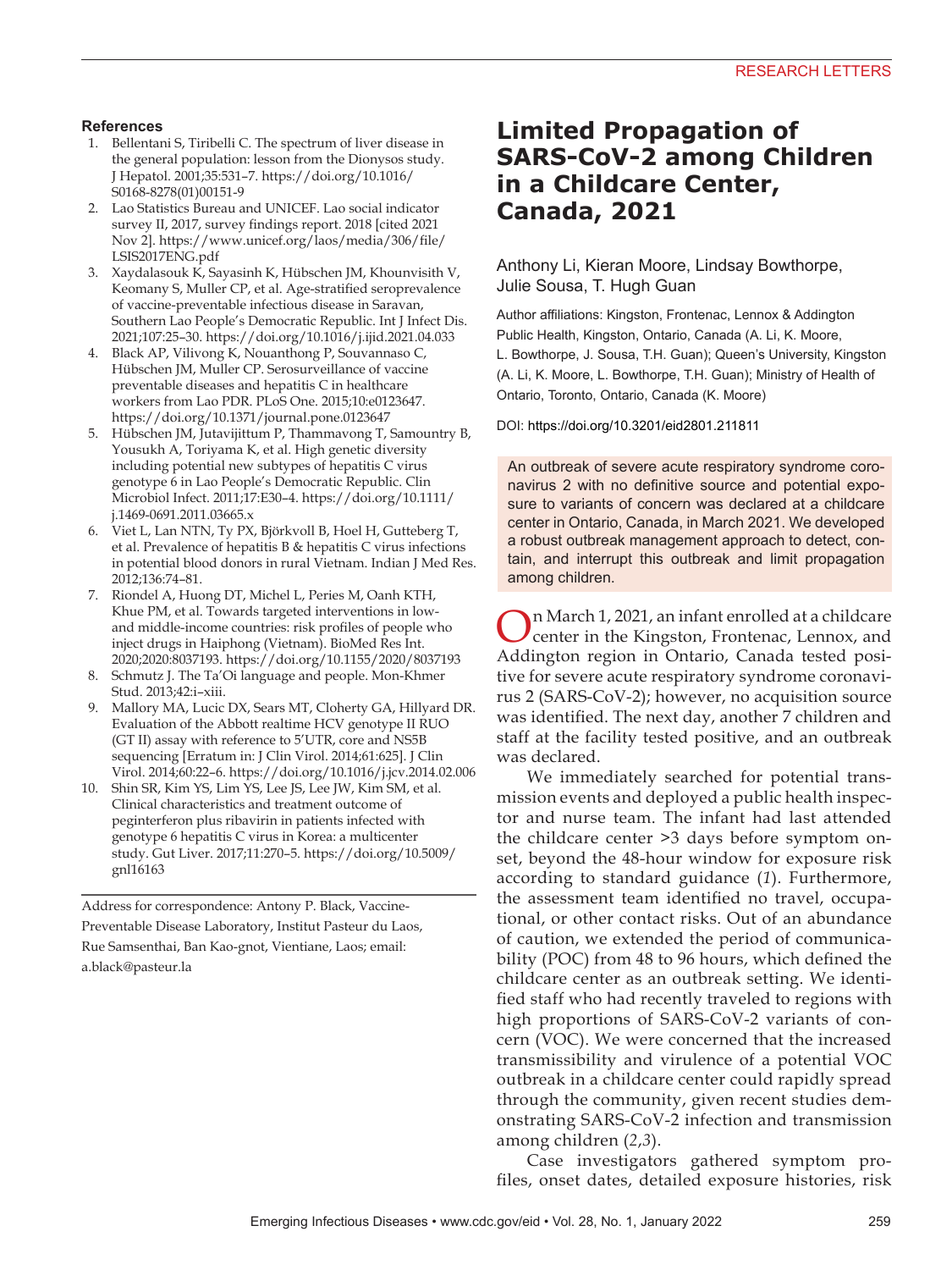factors, and contacts. Because they did not meet early vaccine eligibility criteria, none of the persons had been vaccinated. Because of concern about VOCs, we applied the 96-hour POC to all casepatients and high-risk contacts. Case-patients were required to immediately isolate for 10 days under active monitoring. We advised all high-risk contacts and their household contacts to quarantine for 14 days. As a precaution, we initiated contact tracing before receiving laboratory results for high-risk contacts in whom COVID-19-associated symptoms developed. We requested that all close contacts be tested 3 times while in quarantine: on day 0 and during days 5–7 and 10–12. To be discharged, we required contacts to test negative on days 10–12 or, if having a positive or incomplete test, to quarantine for 10 additional days before retesting. The local Public Health Ontario laboratory conducted real-time reverse transcription PCR testing using the cobas 6800/8800 assay (Roche Molecular Diagnostics, https://diagnostics.roche.com) or a

Childcare center



A total of 21 SARS-CoV-2 cases were associated with this outbreak during March 1–23, 2021 (Appendix, https://wwwnc.cdc.gov/EID/article/28/1/21- 1811-App1.pdf): 14 (67%) through direct exposure at daycare and 7 (33%) through secondary transmission (Figure). Average affected age was 22.5 years (range 19 months–68 years); similar proportions of female  $(11/21)$  and male  $(10/21)$  persons were affected.

For the first generation, the staff attack rate, 47%  $(8/17)$ , was >4 times higher than the child attack rate, 11% (6/53) (Table) and higher in every classroom with positive cases, aligning with increased SARS-CoV-2 susceptibility and transmission reported among adults compared with children (*6*–*8*). Of note, we observed no cases or transmission among nonmobile infants, who remained in assigned cribs in a separate classroom, or their caregivers.



**Figure.** Social network analysis of a COVID-19 outbreak in a childcare center in Ontario, Canada, March 1–23, 2021. The facility had 1 common staff room and 4 physically separated classroom cohorts: infant (6–18 months of age), toddler (18 months–2.5 years of age), and preschool classes 1 and 2 (both 2.5–5 years of age), excluding adult staff.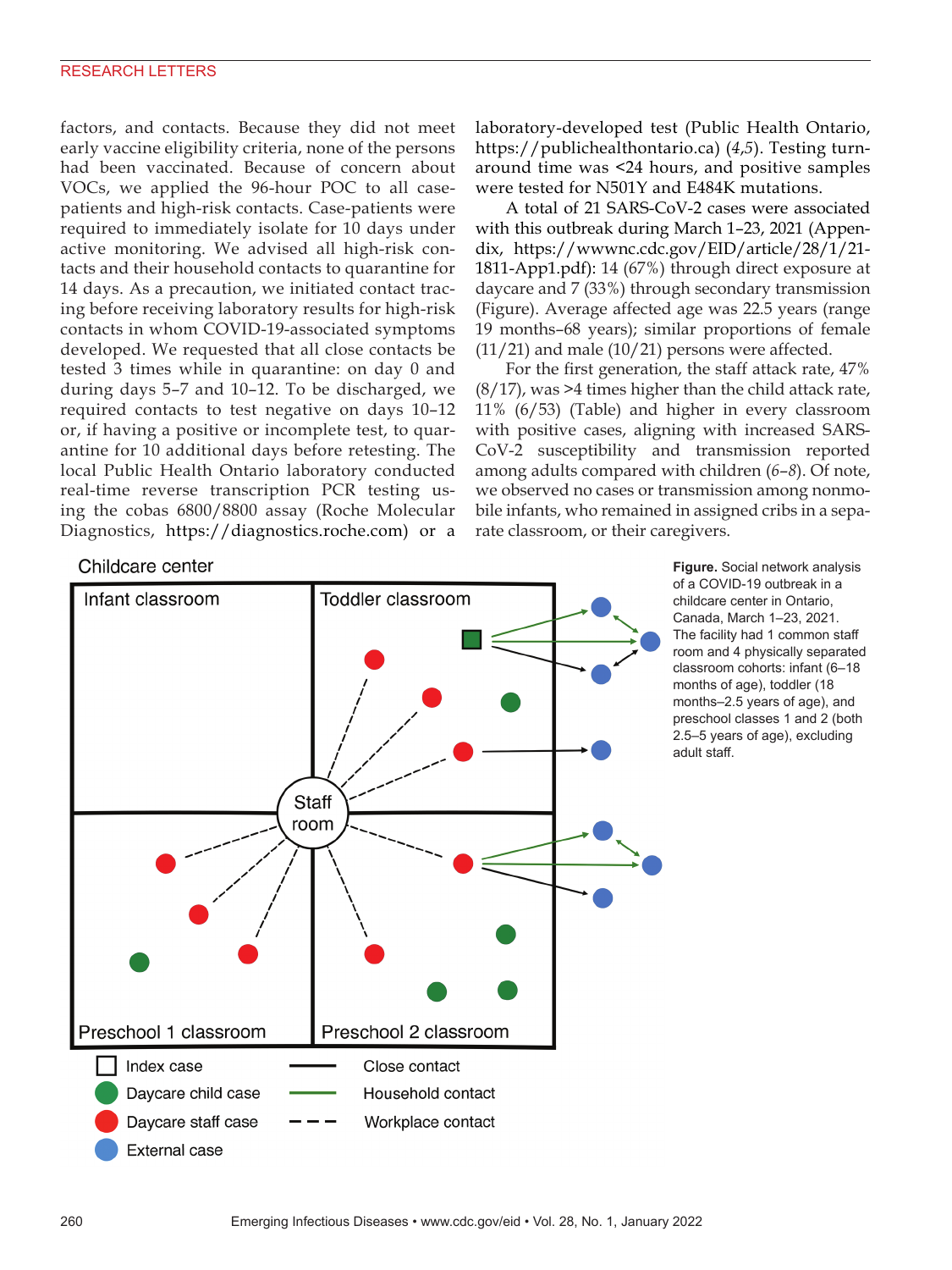| Category       | Infant classroom |     |    |    | Total |
|----------------|------------------|-----|----|----|-------|
| Children       |                  |     |    |    |       |
| Total no.      |                  | 12  | 20 | 15 | 53    |
| No. cases      |                  |     |    |    |       |
| Attack rate, % |                  |     |    | 20 |       |
| Staff          |                  |     |    |    |       |
| Total no.      |                  |     |    |    |       |
| No. cases      |                  |     |    |    |       |
| Attack rate, % |                  | 100 | 38 |    |       |

**Table.** Severe acute respiratory syndrome coronavirus 2 cases and attack rates staff and children during outbreak associated with childcare center, Ontario, Canada, March 1–23, 2021

We observed proper personal protective equipment, hand hygiene, and cleaning protocols. However, we identified staff breakrooms as high-risk settings because of reduced physical distancing between different staff cohorts and long-term unmasking during meals. Furthermore, some staff were identified as coming to work with COVID-19–associated symptoms which, when combined with high risk for staff exposure, emphasizes the continued importance of careful screening at work and requiring isolation and retesting after a positive test (*9*). Staff must also be vigilant in adhering to physical distancing and infection prevention and control guidelines (https://ipac-canada.org) when socializing outside of the workplace.

Although we identified no definitive acquisition source or transmission incidents, our robust outbreak management approach enabled detection, containment, and interruption of this outbreak with limited propagation among children (Appendix Figure). Extending the POC from 48 to 96 hours broadened our capacity to identify both exposure risks and VOC risk from staff travel. Immediate lockdown of facilities and rapid isolation and quarantine guidance reduced further transmission. The 3-stage testing strategy and short testing turnaround times helped us identify 5 persons who tested positive after initially testing negative (3 on days 5–7 and 2 on days 10–12 of isolation) who might otherwise have further transmitted the virus. Early identification of contacts from second-generation cases and rapid closure, isolation, and testing of other at-risk locations prevented third-generation spread; there was no reported transmission in other workplaces, schools, or the community. We detected no VOCs and presumed this outbreak to involve wild-type strain. No case-patients required hospitalization or died during this outbreak. Our findings show that an aggressive testing protocol, strong collaboration with persons in the outbreak setting, and concentric circle quarantining of contacts were crucial to successfully managing a potential VOC outbreak, particularly when no specific acquisition sources or exposure risks were known.

#### **Acknowledgments**

We thank all the staff at Kingston, Frontenac, Lennox & Addington Public Health who contributed to the investigation of this outbreak, including the investigators, nurses, case and contact management team, and assessment center personnel, as well as the staff at the Kingston Health Sciences Centre and the local Public Health Ontario Laboratory. We also thank Tiffany Ho, Tierra Reay, Carolyn Tran, Brian Mosely, and Adam van Dijk for their contributions to this report. Finally, we acknowledge all the persons and organizations affected by this outbreak and the COVID-19 pandemic.

#### **About the Author**

Anthony Li is a medical student at Queen's University Faculty of Health Sciences, Kingston, Ontario, Canada, who works for Kingston, Frontenac, Lennox & Addington Public Health. His primary research interests include health policy, communicable disease outbreak investigation, and sustainable management.

#### **References**

- 1. Ontario Agency for Health Protection and Promotion (Public Health Ontario). Risk assessment approach for COVID-19 contact tracing. 2021 [cited 2021 Jun 22]. https://www.publichealthontario.ca/-/media/documents/ ncov/main/2020/09/covid-19-contact-tracing-riskassessment.pdf
- 2. Paul LA, Daneman N, Schwartz KL, Science M, Brown KA, Whelan M, et al. Association of age and pediatric household transmission of SARS-CoV-2 infection. JAMA Pediatr. 2021;175:1151–8. https://doi.org/10.1001/ jamapediatrics.2021.2770
- 3. Soriano-Arandes A, Gatell A, Serrano P, Biosca M, Campillo F, Capdevila R, et al.; COVID-19 Pediatric Disease in Catalonia Research Group. Household severe acute respiratory syndrome coronavirus 2 transmission and children: a network prospective study. Clin Infect Dis. 2021;73:e1261–9. https://doi.org/10.1093/cid/ciab228
- 4. Poljak M, Korva M, Knap Gašper N, Fujs Komloš K, Sagadin M, Uršič T, et al. Clinical evaluation of the cobas SARS-CoV-2 test and a diagnostic platform switch during 48 hours in the midst of the COVID-19 pandemic. J Clin Microbiol. 2020;58:e00599–20. https://doi.org/10.1128/ JCM.00599-20
- 5. Corman V, Bleicker T, Brünink S, Drosten C, Landt O, Koopmans M, et al.; World Health Organization. Diagnostic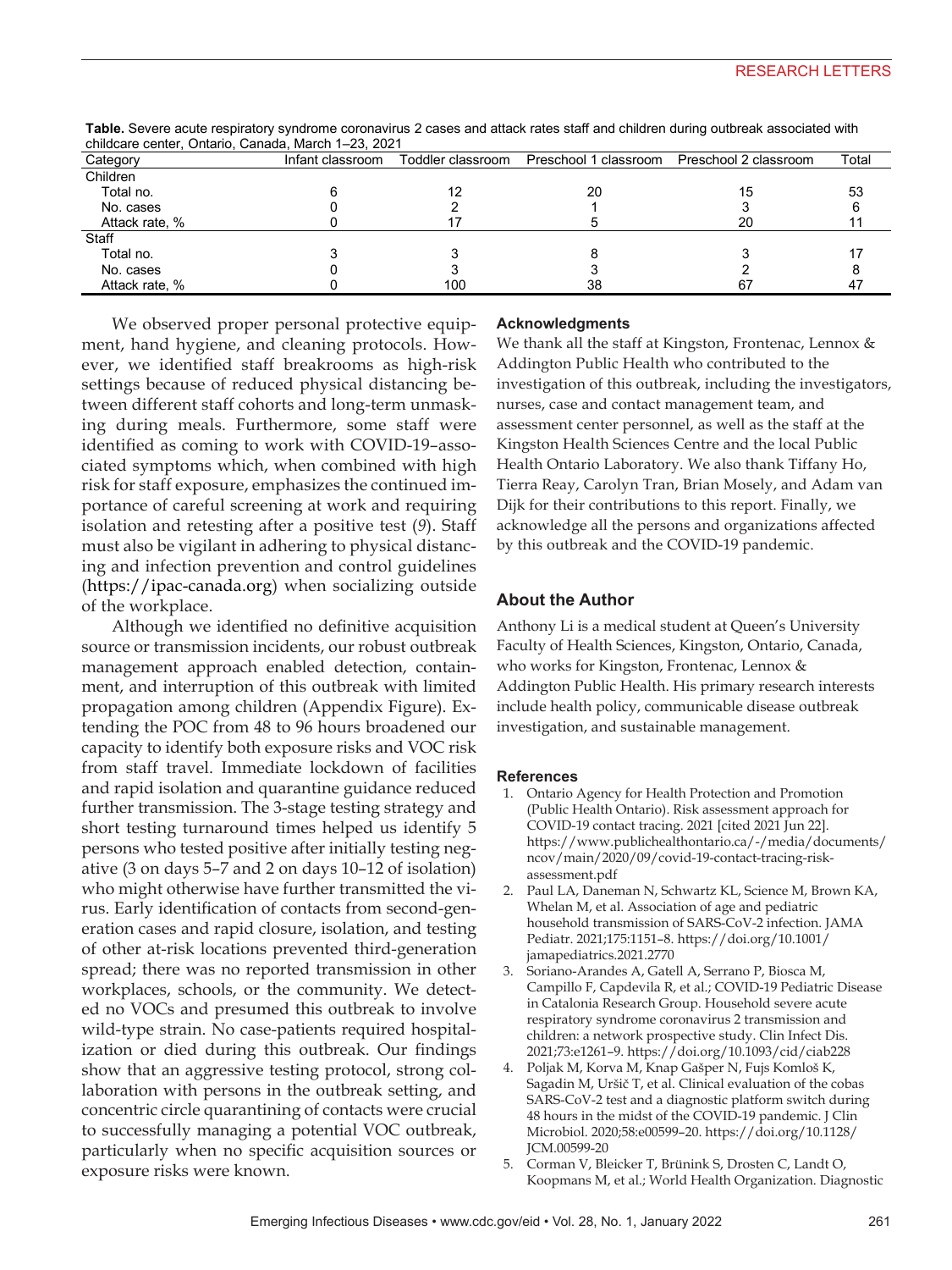#### RESEARCH LETTERS

detection of 2019-nCoV by real-time RT-PCR. 2020 [cited 2021 Aug 13]. https://www.who.int/docs/default-source/ coronaviruse/protocol-v2-1.pdf

- 6. Saheb Sharif-Askari N, Saheb Sharif-Askari F, Alabed M, Temsah M-H, Al Heialy S, Hamid Q, et al. Airways expression of SARS-CoV-2 receptor, ACE2, and TMPRSS2 is lower in children than adults and increases with smoking and COPD. Mol Ther Methods Clin Dev. 2020;18:1– 6. https://doi.org/10.1016/j.omtm.2020.05.013
- 7. Mehta NS, Mytton OT, Mullins EWS, Fowler TA, Falconer CL, Murphy OB, et al. SARS-CoV-2 (COVID-19): what do we know about children? A systematic review. Clin Infect Dis. 2020;71:2469–79. https://doi.org/10.1093/ cid/ciaa556
- 8. Davies NG, Klepac P, Liu Y, Prem K, Jit M, Eggo RM; CMMID COVID-19 working group. Age-dependent effects in the transmission and control of COVID-19 epidemics. Nat Med. 2020;26:1205–11. https://doi.org/10.1038/s41591-020-0962-9
- 9. Gostic K, Gomez AC, Mummah RO, Kucharski AJ, Lloyd-Smith JO. Estimated effectiveness of symptom and risk screening to prevent the spread of COVID-19. eLife. 2020;9:e55570. https://doi.org/10.7554/eLife.55570

Address for correspondence: Anthony Li, Kingston, Frontenac, Lennox & Addington Public Health, 221 Portsmouth Avenue, Kingston, ON K7M 1V5, Canada; email: anthony.li@queensu.ca

## **Cluster of SARS-CoV-2 Gamma Variant Infections, Parintins, Brazil, March 2021**

Juliana F. da Silva, Roberto J. Esteves, Charlene Siza, Elaine P. Soares, Tatyana C. Ramos, Evelyn C. Campelo, Cristiano F. da Costa, Leila C. de Alencar, Rafaela P. Cavalcante, Clerton R. Florêncio, Tirza P. Mattos, Maria G. Bonecini-Almeida, Luciana Silva-Flannery, Barbara J. Marston, Juliette Morgan, Mateusz Plucinski, Felipe Naveca; CDC Brazil Investigation Team1

Author affiliations: US Centers for Disease Control, Atlanta, Georgia, USA (J.F. da Silva, C. Siza, L. Silva-Flannery, B.J. Marston, M. Plucinski); US Centers for Disease Control and Prevention, Brasilia, Brazil (R.J. Esteves, J. Morgan); Secretaria Municipal de Saúde de Parintins, Parintins, Brazil (E.P. Soares,

1 Team members are listed at the end of the article.

R.P. Cavalcante, C.R. Florêncio); Fundação de Vigilância em Saúde do Amazonas, Manaus, Brazil (T.C. Ramos, E.C. Campelo, C.F. da Costa, L.C. de Alencar); Laboratório Central de Saúde Pública do Amazonas, Manaus (T.P. Mattos); Fundação Oswaldo Cruz, Rio de Janeiro, Brazil (M.G. Bonecini-Almeida); Instituto Leônidas and Maria Deane, Manaus (F. Naveca)

#### DOI: https://doi.org/10.3201/eid2801.211817

High case counts after the Gamma (P. 1) variant of severe acute respiratory syndrome coronavirus 2 emerged in Brazil raised concerns that previously infected persons might become reinfected. Investigation of a cluster of coronavirus disease cases in Parintins, in the Brazilian Amazon, suggested household transmission but did not identify high rates of reinfection.

In Parintins, Brazil, an increased rate of coronavi-<br>
rus disease (COVID-19)-associated hospitalization, rus disease (COVID-19)–associated hospitalization, from 75.5 cases/100,000 persons in November 2020 to 397 cases/100,000 persons in February 2021, led to an unprecedent health crisis on this island. The outbreak coincided with emergence of the Gamma (P.1) variant of severe acute respiratory syndrome coronavirus 2 (SARS-CoV-2), raising concern that the variant was causing infection even in persons who previously had COVID-19 (*1*). In March 2021, the Municipal Health Department of Parintins, in collaboration with the US Centers for Disease Control and Prevention (CDC), investigated recently infected persons and their household contacts to identify circulating SARS-CoV-2 variants, assess epidemiologic and laboratory evidence of previous SARS-CoV-2 infection in infected persons, and assess intrahousehold transmission.

We used the COVID-19 surveillance database in Parintins to identify persons  $\geq$ 18 years of age who had a positive SARS-CoV-2 antigen test result (Panbio COVID-19; Abbott, https://www.abbott.com) in the previous 3 days. On March 4 and 5, 2021, the 22 case-patients identified were visited at home, and all adults able to provide written consent were invited to participate; 90 persons (22 index patients, 68 household contacts) agreed. An index case-patient was defined as the person with the earliest symptom onset date in the household; for all but 1 household, index case-patients were the same persons initially identified in the surveillance database. All participants responded to a questionnaire and provided nasopharyngeal swab and dried blood spot samples; nasal swab samples for antigen testing (BINAXNow; Abbott) were obtained from household contacts only.

We tested nasopharyngeal swabs by reverse transcription PCR (RT-PCR) (Allplex 2019-nCov Assay; Seegene, https//www.seegene.com) and by a variant-of-concern–specific RT–PCR protocol (*2*).